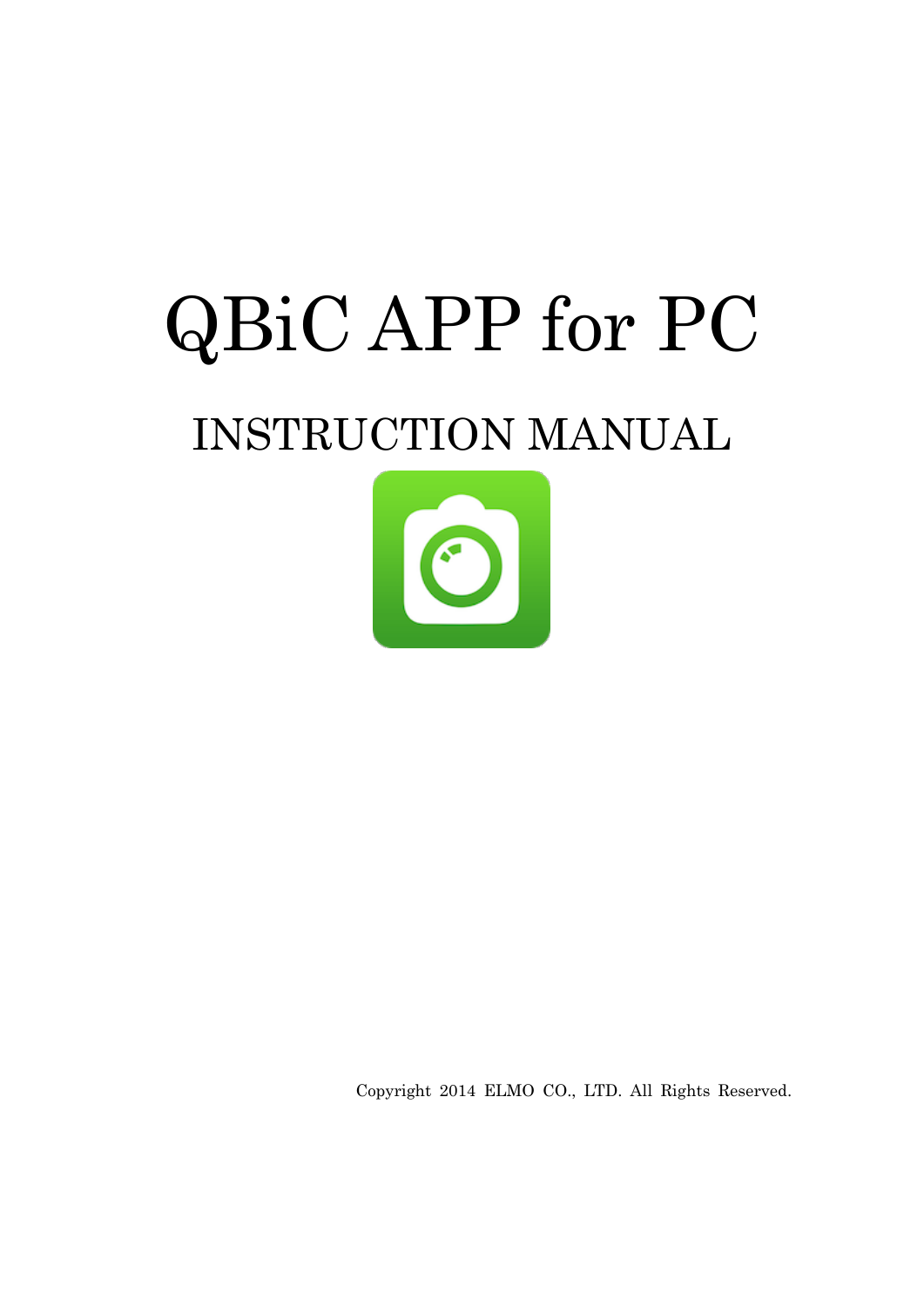### Table of contents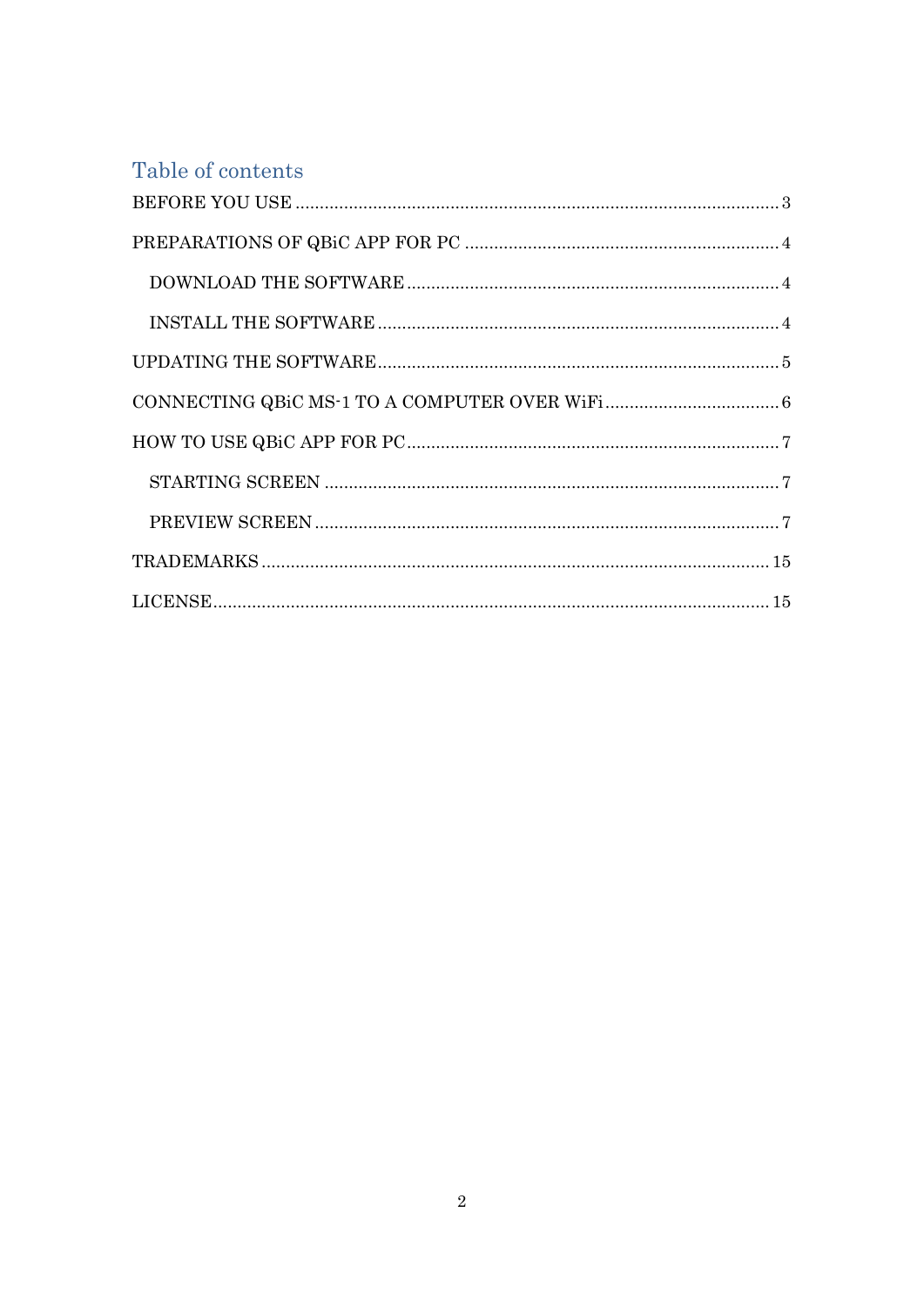# <span id="page-2-0"></span>BEFORE YOU USE

- QBiC APP for PC is dedicated software for QBiC MS-1. The software cannot be used without QBiC MS-1.
- Some functions are different between QBiC APP for PC and QBiC APP for smartphone.
- The setting items to be displayed may be different or some setting items may not be displayed depending on the firmware version of QBiC MS-1.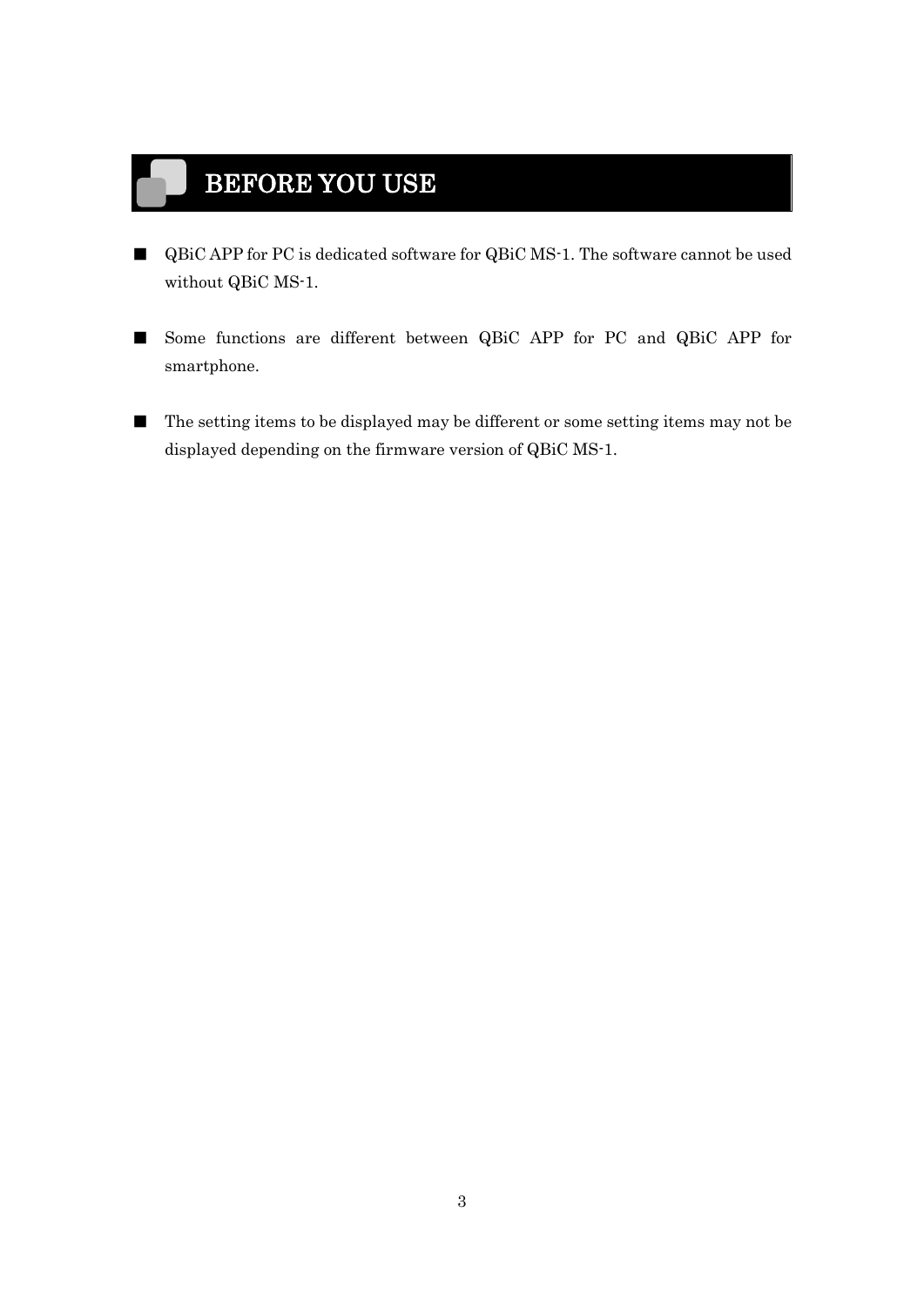# PREPARATIONS OF QBiC APP FOR PC

<span id="page-3-0"></span>This section describes the preparations of QBiC APP for PC.

Supported OS: Windows 7, Windows 8, Windows 8.1

\* QBiC APP for PC connects to QBiC MS-1 via the wireless LAN. Your computer needs to support the wireless LAN or you need to prepare a wireless LAN module (sold separately).

Wireless LAN standard: IEEE802.11 b/g/n

#### <span id="page-3-1"></span>DOWNLOAD THE SOFTWARE

Download "QBiC APP for PC" from the following QBiC MS-1 official website. QBiC MS-1 official website: <http://www.elmoqbic.com/ms1/>

#### <span id="page-3-2"></span>INSTALL THE SOFTWARE

Install the software according to the following procedure.

- 1. Log on to your computer with the Administrator account. Start "QBiC\_APP\_for\_PC\_Setup.msi" that you have downloaded.
- 2. Follow the instructions displayed on the screen to install the software. A message may be displayed depending on the computer environment. Accept the installation of the software issued by "ELMO COMPANY, LIMITED" to continue the installation.
- 3. Once the installation is completed the software is registered under the following location:  $[Program files] - [ELMO] - [QBiCAPP for PC]$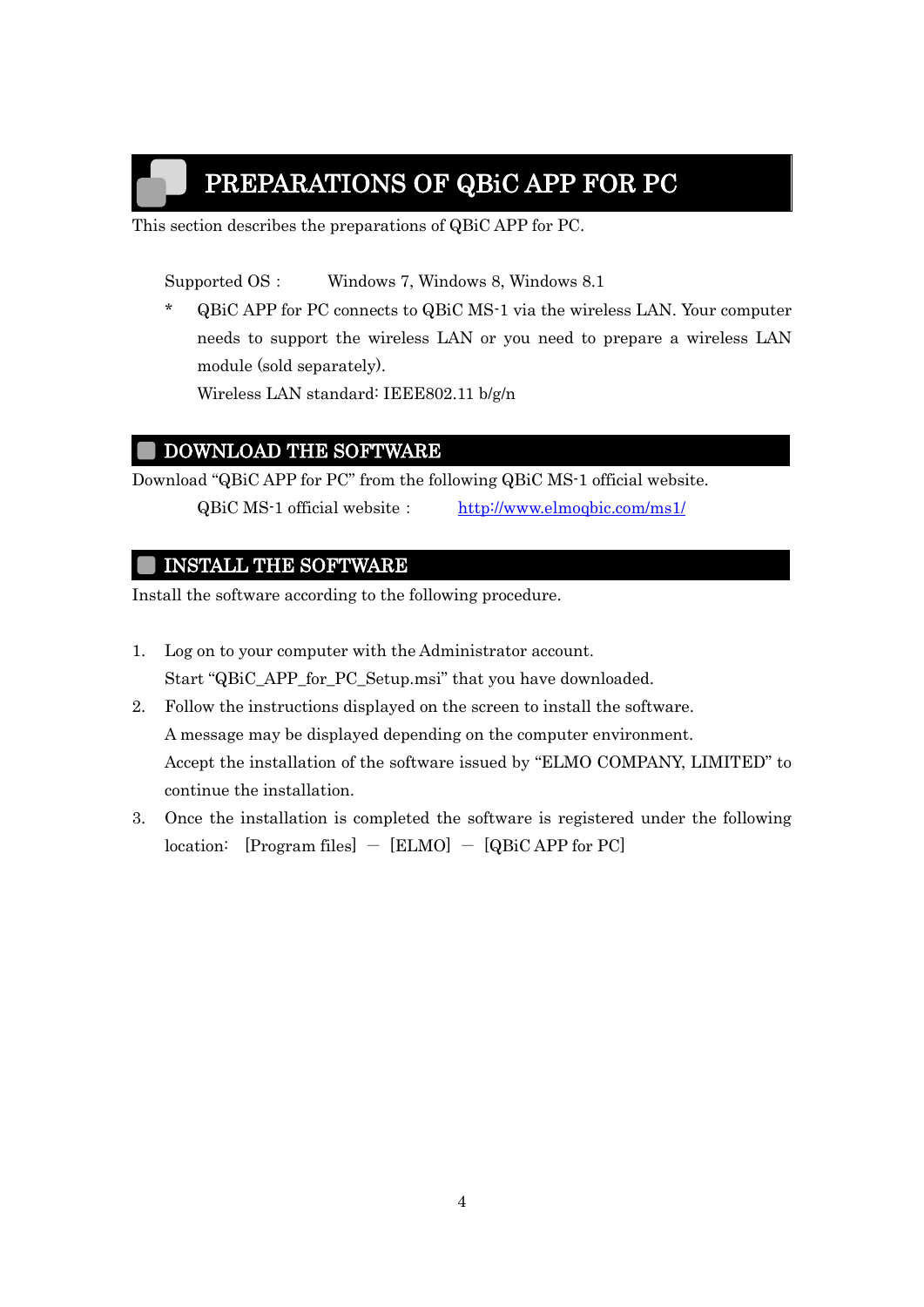# UPDATING THE SOFTWARE

<span id="page-4-0"></span>Update the software according to the following instructions.

- 1. Start QBiC APP for PC.
- 2. Click "Update".

| O QBiC APP for PC Ver.xx.xx.xxx | $\mathbf{x}$<br>E<br>$\qquad \qquad \blacksquare$                                                          |
|---------------------------------|------------------------------------------------------------------------------------------------------------|
|                                 | Please check the network connection of PC and QBIC MS-1,<br>then please click button [Connect].<br>Connect |
|                                 | Please click [Update] to perform the update of QBiC APP<br>for PC.<br>Update                               |

\* You need to connect your computer to the Internet to perform the software update. When your computer is not connected to the Internet, the following window will be displayed.

| O QBiC APP for PC Ver.xx.xx.xxx |                                                                                                                                                                                                                                            | $\mathbf{x}$<br>$\boxed{\square}$<br>$-$ |
|---------------------------------|--------------------------------------------------------------------------------------------------------------------------------------------------------------------------------------------------------------------------------------------|------------------------------------------|
|                                 |                                                                                                                                                                                                                                            |                                          |
|                                 | Your computer needs to be connected to internet to perform the update of QBiC APP for PC.<br>Check the network setting of your computer.<br>Contact your internet service provider for the procedure to establish the internet connection. |                                          |
|                                 | After connecting to internet, click on "Update" button.<br>Update                                                                                                                                                                          |                                          |
|                                 |                                                                                                                                                                                                                                            |                                          |
| Return to top                   |                                                                                                                                                                                                                                            |                                          |

You cannot update your QBiC MS-1 with this procedure. Refer to the QBiC MS-1 official website for details about the updating procedure for QBiC MS-1. <http://www.elmoqbic.com/ms1/>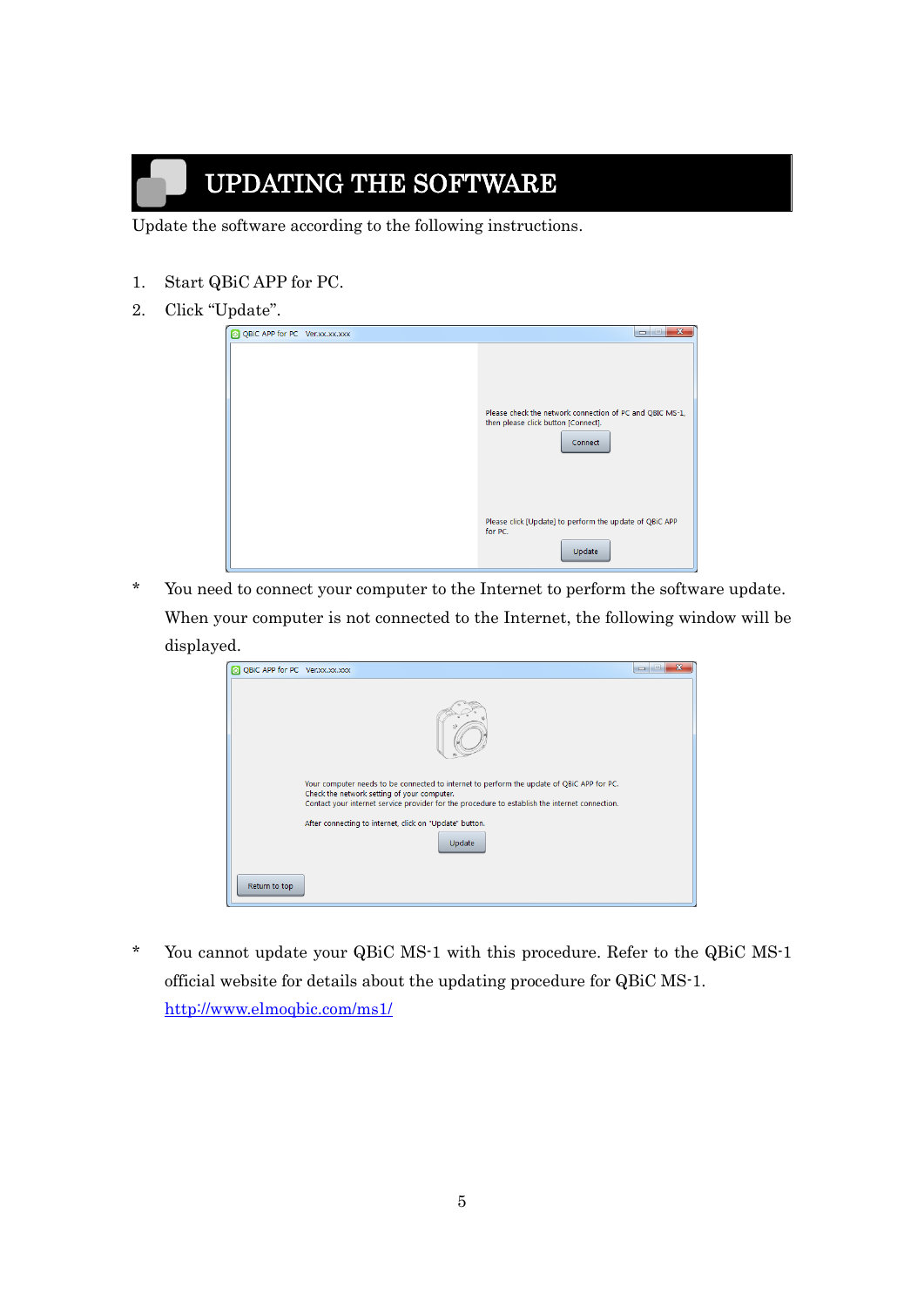# <span id="page-5-0"></span>CONNECTING QBiC MS-1 TO A COMPUTER OVER WiFi

Connect QBiC MS-1 to your computer according to the following steps:

- 1. Check the SSID and KEY of QBiC MS-1.
	- \* The default setting values are in the back of QBiC MS-1.
- 2. Start QBiC MS-1.
- 3. From your computer, go to  $[Start] [Control Panel] [Network and Sharing]$ Center]. Then click [Connect to the Network].
- 4. Select the SSID and click [Connect].
- 5. Enter the KEY and click [OK].
- \* The QBiC APP for PC cannot be used when QBiC MS-1 and your computer are connected with the USB cable.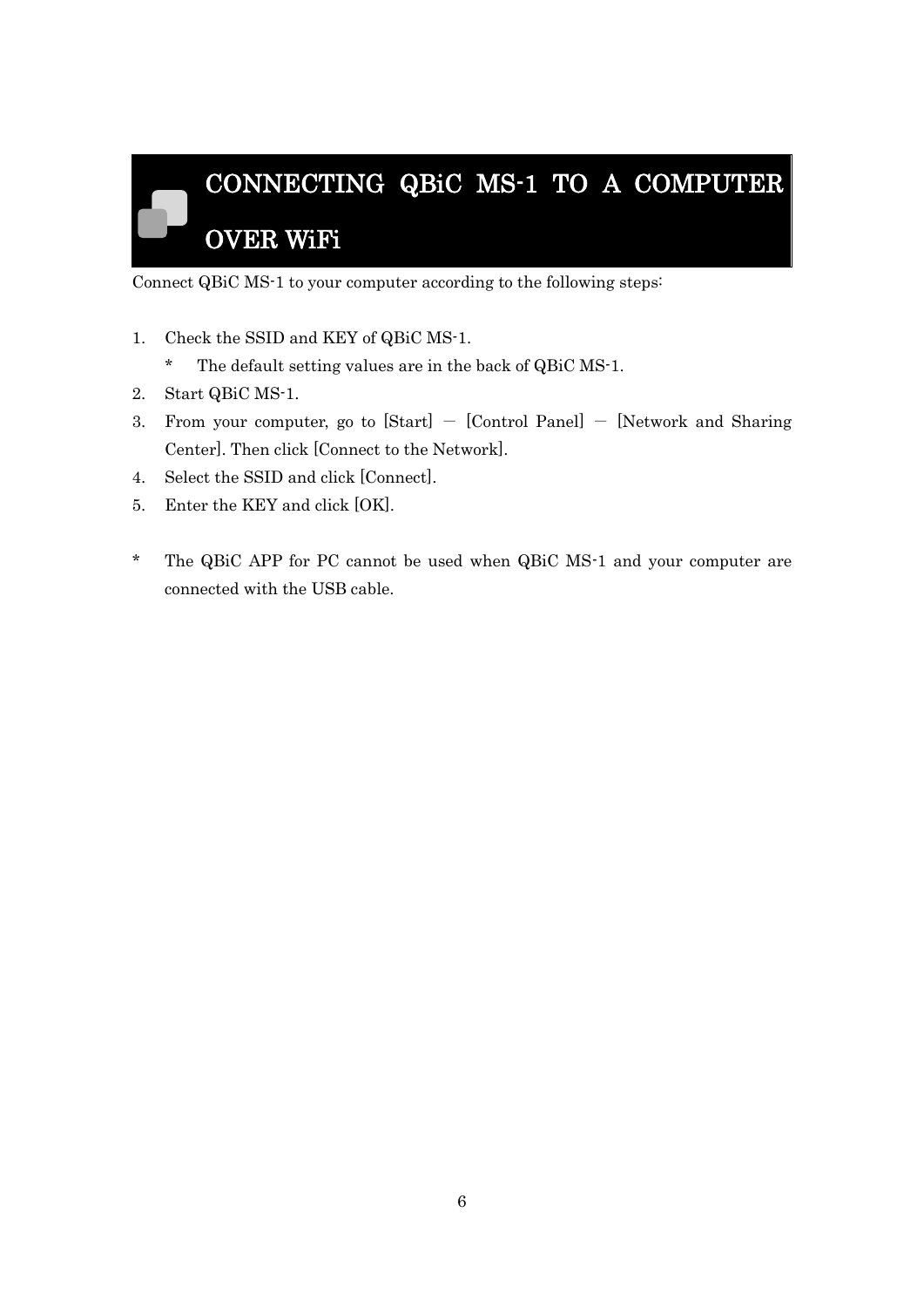# <span id="page-6-0"></span>HOW TO USE QBiC APP FOR PC

#### <span id="page-6-1"></span>STARTING SCREEN

The following starting screen appears when the software is started.

| O QBiC APP for PC Ver.xx.xx.xxx | $\mathbf{x}$<br>ales i<br>$\blacksquare$                                                                   |                   |
|---------------------------------|------------------------------------------------------------------------------------------------------------|-------------------|
|                                 | Please check the network connection of PC and QBIC MS-1,<br>then please click button [Connect].<br>Connect |                   |
|                                 | Please click [Update] to perform the update of QBiC APP<br>for PC.<br>Update                               | $\left( 2\right)$ |

(1) Connect

To connect to QBiC MS-1.

(2) Update

To update QBiC APP for PC.

\* When QBiC MS-1 and your computer are connected via WiFi, the starting screen will not be displayed, and the preview screen will be displayed instead. (The WiFi connection will be automatically established when QBiC MS-1 is started.)

<span id="page-6-2"></span>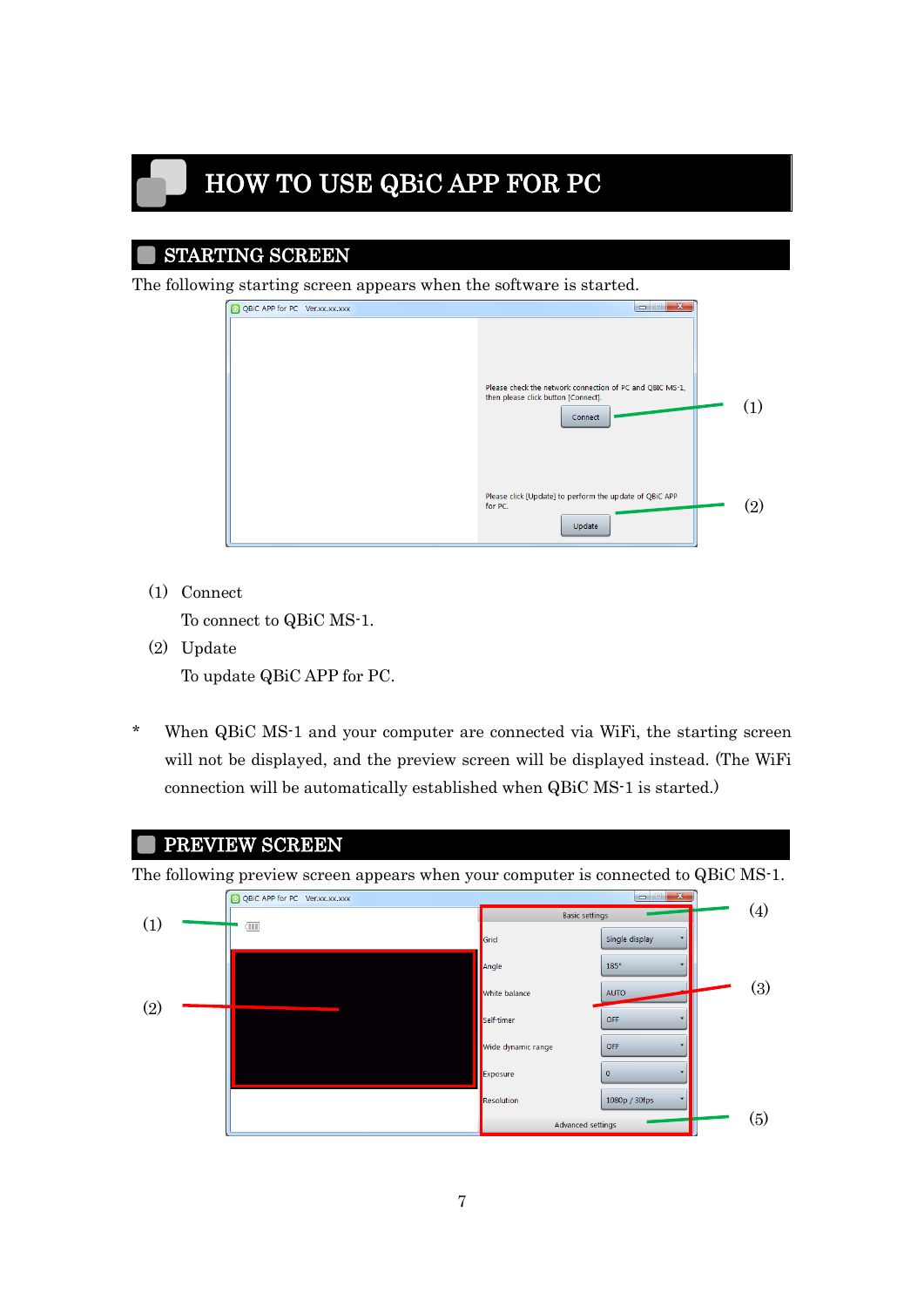(1) Remaining battery level

To indicate the remaining battery level.

| $0\%$               |
|---------------------|
| $1\% \sim 30\%$     |
| $31\% \sim 60\%$    |
| $61\% \sim 100\%$   |
| Power feeding state |

- (2) Live video viewing To display the live video.
- (3) Setting item display area To display the setting items for Basic settings and Advanced settings.
- (4) Basic settings To display the basic setting items such as Grid and Angle.
- (5) Advanced settings

To display the advanced setting items such as Metering and Distortion correction.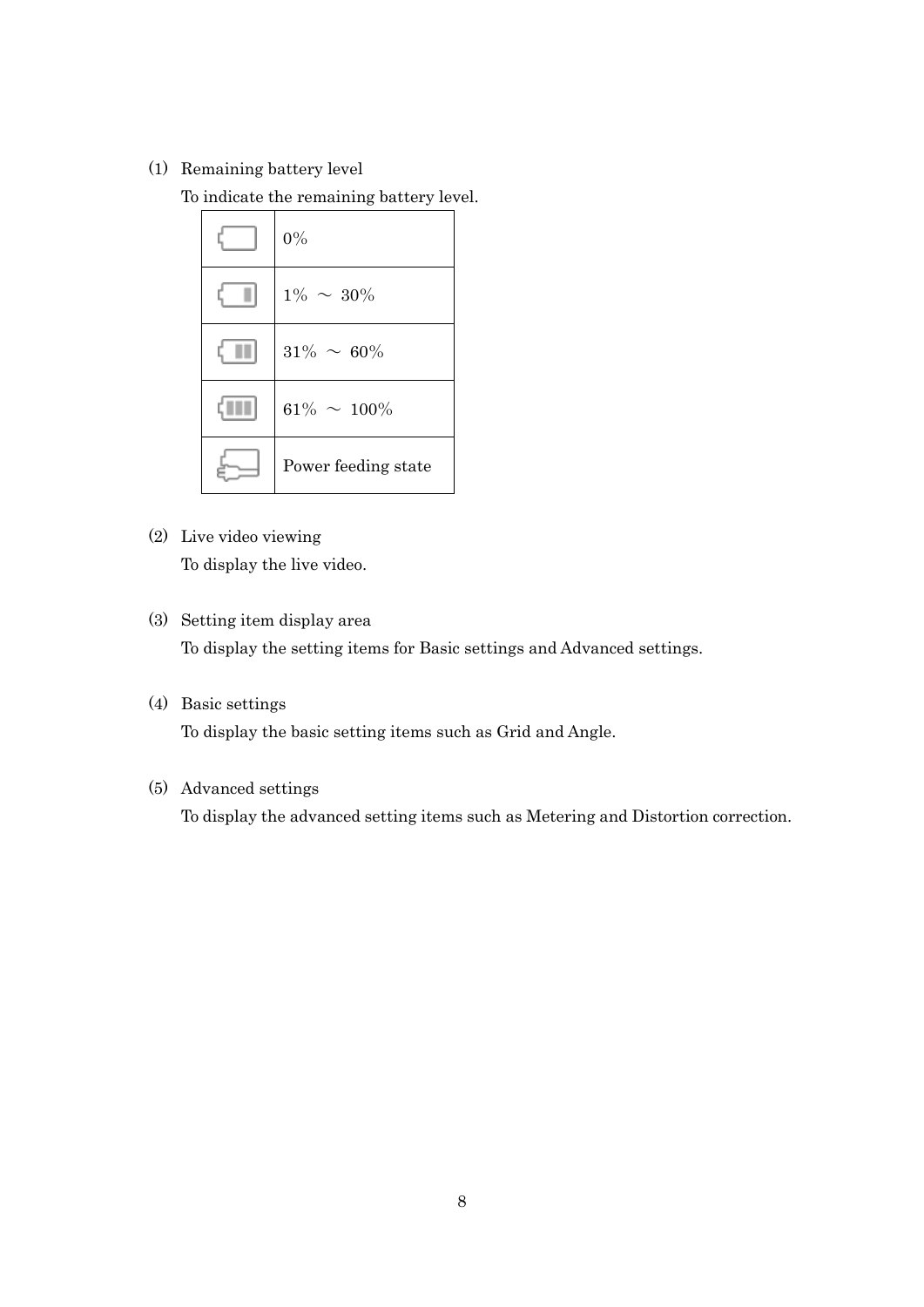#### > Basic settings



#### (1) Grid

To change the grid display during the live video viewing.

| Single display $\vert$ Quad display $\vert$ 3x3 display | Diagonal display |
|---------------------------------------------------------|------------------|
|                                                         |                  |

#### (2) Angle

To change the angle of view.

| --<br>r. |  |
|----------|--|
|          |  |

#### (3) White balance

To change the white balance.

|  |  | AUTO   Night   Sunny   Cloudy   Incandescent light   Fluorescent light |  |
|--|--|------------------------------------------------------------------------|--|
|  |  |                                                                        |  |

#### (4) Self-timer

To set the self-timer.

|  |  |  | OFF   5 seconds   10 seconds   30 seconds |
|--|--|--|-------------------------------------------|
|--|--|--|-------------------------------------------|

(5) Wide dynamic range

To switch between On and Off of the WDR(Wide Dynamic Range).

OFF ON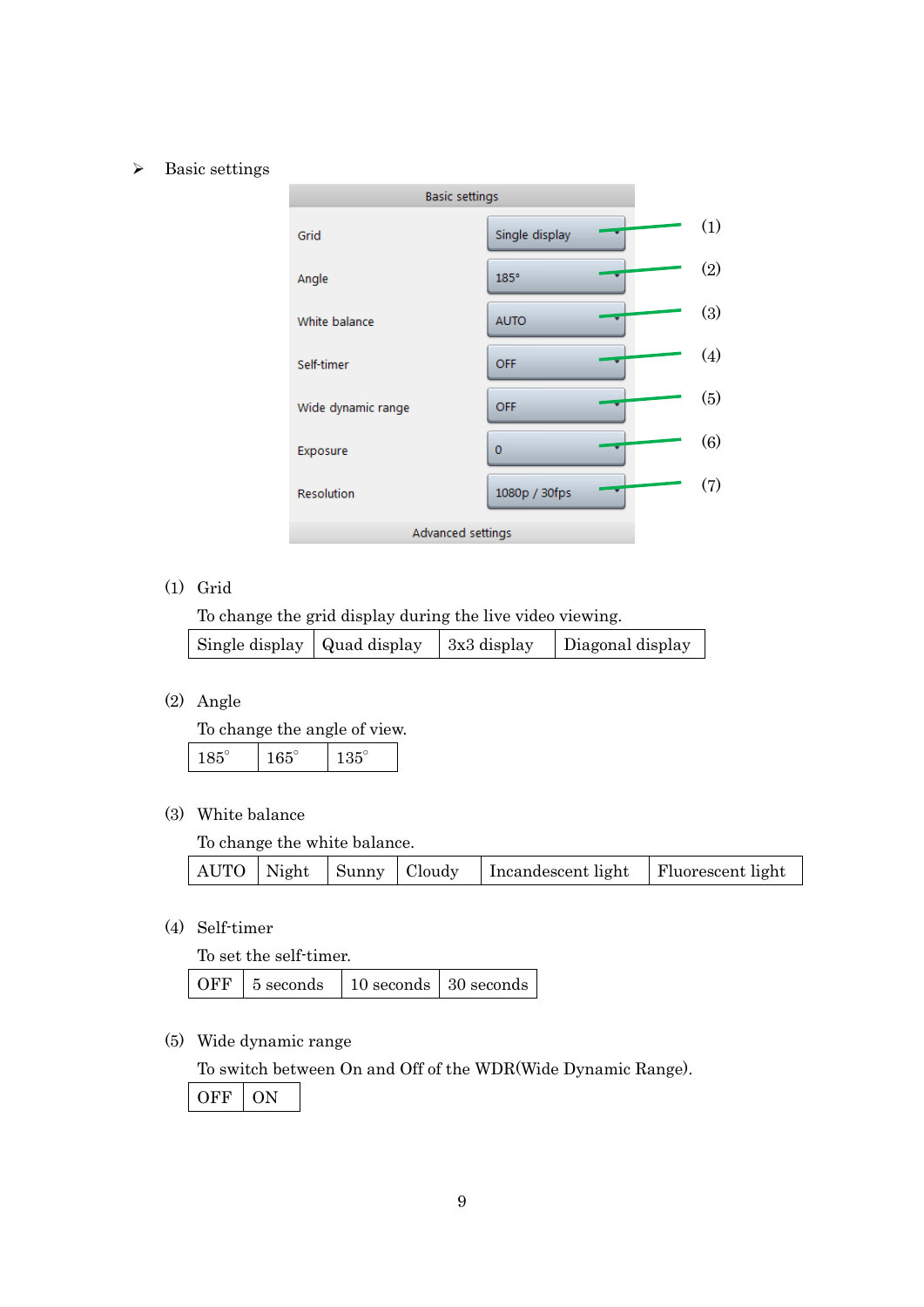#### (6) Exposure

To change the exposure level.

|--|--|--|--|--|

#### (7) Resolution

To change the resolution of the video.

|              |              | $1080p / 60fps$   $1080p / 30fps$   $720p / 120fps$ High Speed |
|--------------|--------------|----------------------------------------------------------------|
| 720p / 60fps | 720p / 30fps | WVGA / 240fps High Speed                                       |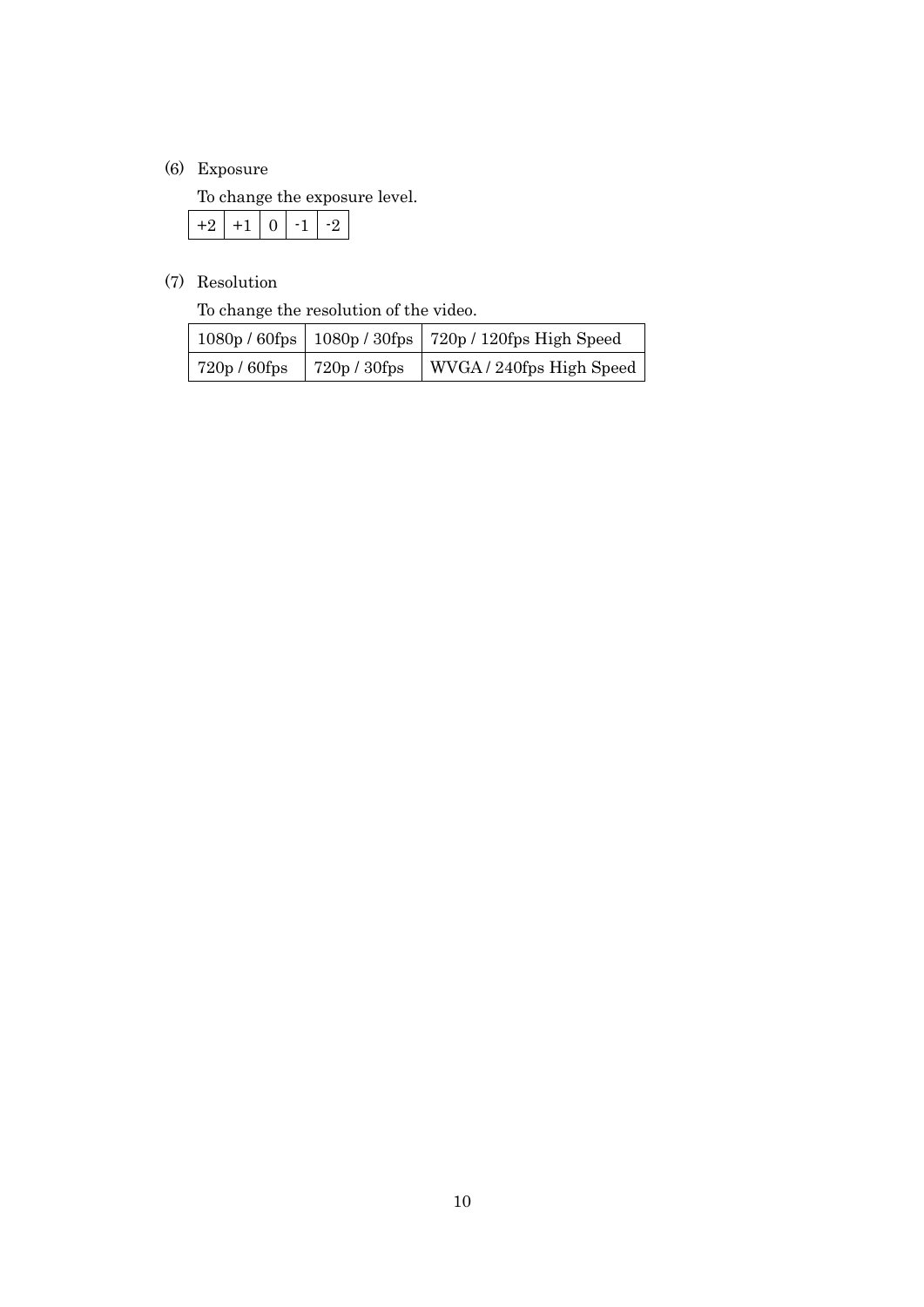#### $\triangleright$  Advanced settings

| <b>Basic settings</b>          |                           |                    |  |  |  |
|--------------------------------|---------------------------|--------------------|--|--|--|
| Advanced settings              |                           |                    |  |  |  |
| Metering                       | Center-weighted           | (1)                |  |  |  |
| <b>Distortion correction</b>   | OFF                       | (2)                |  |  |  |
| Hand-shake correction          | OFF                       | (3)                |  |  |  |
| Image rotation                 | OFF                       | $\left( 4 \right)$ |  |  |  |
| Photo shooting mode            | Single                    | (5)                |  |  |  |
| Burst shooting interval        | 60fps: 10photos           | (6)                |  |  |  |
| Interval recording time        | 00:00:30                  | (7)                |  |  |  |
| Audio recording settings       | Level<br>5                | (8)                |  |  |  |
|                                | Balance<br>$\overline{0}$ | (9)                |  |  |  |
| Auto power off                 | 120 seconds               | (10)               |  |  |  |
| Camera WiFi auto-off           | ON                        | (11)               |  |  |  |
| Camera AP mode settings        | Settings                  | (12)               |  |  |  |
| Network setting initialization | <b>Initialize</b>         | (13)               |  |  |  |
| Movie file setting             | 30minutes                 | (14)               |  |  |  |
| Camera operation sound         | 100%                      | (15)               |  |  |  |
| Time synchronization           | OFF                       | (16)               |  |  |  |
| Camera SD card format          | Format                    | (17)               |  |  |  |
| Camera setting initialization  | <b>Initialize</b>         | (18)               |  |  |  |
| Information                    | Display                   | (19)               |  |  |  |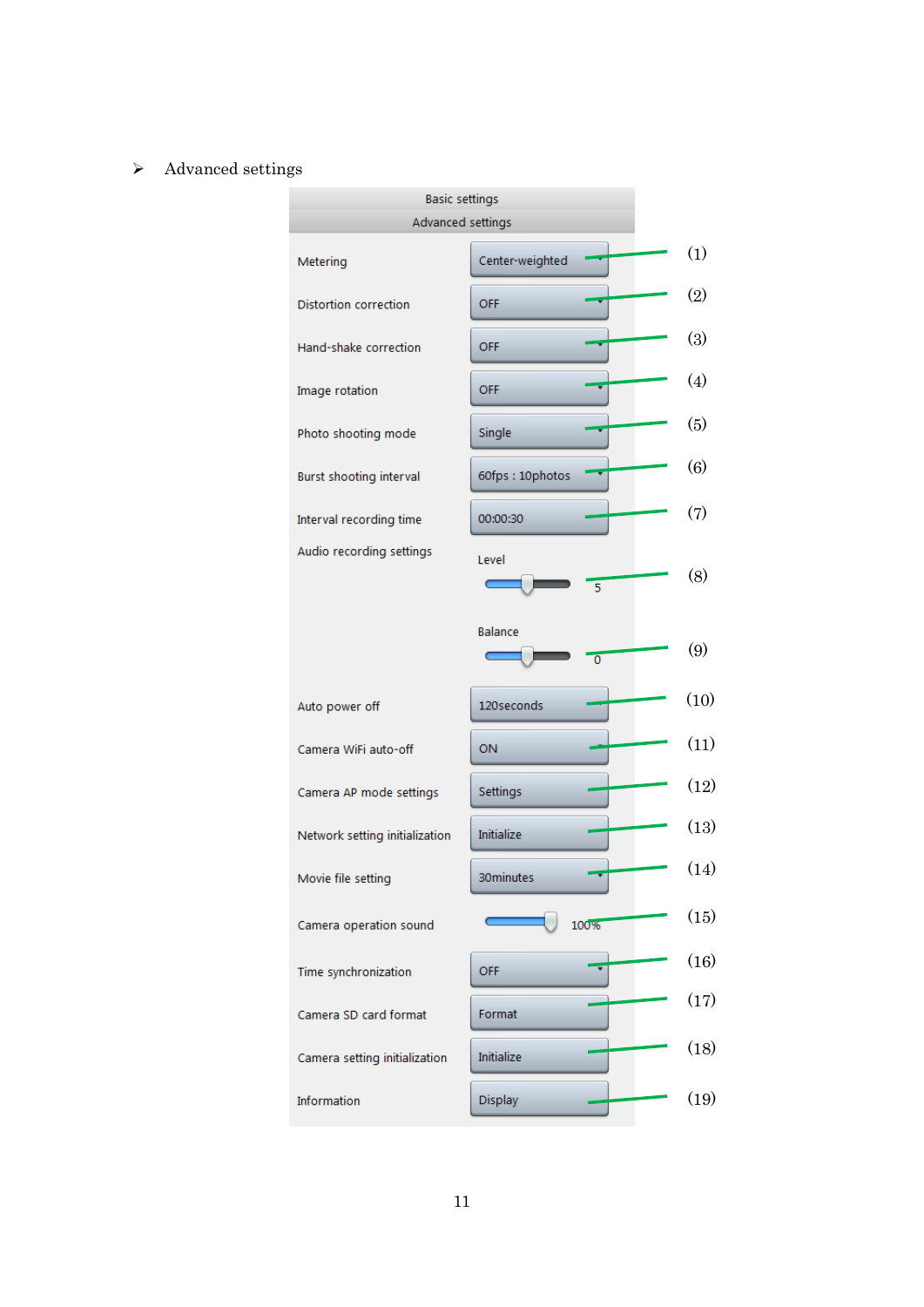(1) Metering

To change the method for measuring light. Center-weighted | Overall mean

(2) Distortion correction

To correct the image distortion.

OFF ON

The Distortion Correction cannot be set to ON when the resolution is set to WVGA / 240fps High Speed.

(3) Hand-shake correction

To correct the hand-shake effect in the image

OFF ON

- \* When using Hand-shake correction during the shooting, set the WiFi to OFF in advance.
- \* The Hand-shake correction cannot be set to ON when the resolution is set to 720p / 120fps High Speed or WVGA / 240fps High Speed.

#### (4) Image rotation

To rotate the image by  $180^\circ$ .

OFF ON

The Image Rotation cannot be set to ON when the resolution is set to WVGA / 240fps.

#### (5) Photo shooting mode

To change the recording mode when recording photos.

Single Burst Interval

(6) Burst shooting interval

To change the intervals during the Burst recording.  $2fps : 10$  frames  $5fps : 10$  frames  $60fps : 10$  frames

(7) Interval recording time

To change the intervals during the Interval recording.

 $00:00:02 \sim 24:00:00$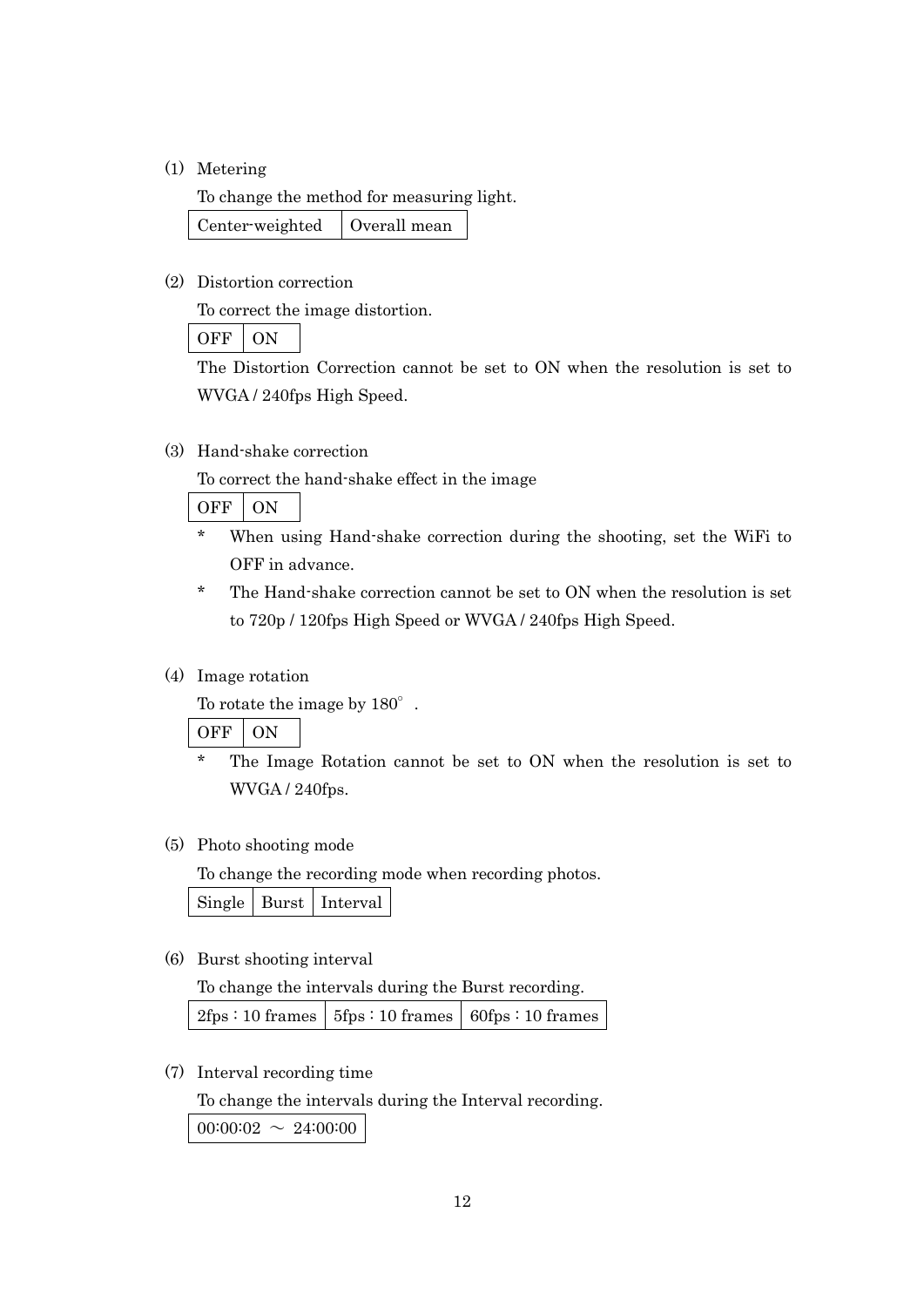(8) Audio recording settings (Level)

To set the level of recording sound.

Level:  $0 \sim 10$ 

(9) Audio recording settings (Balance)

To set the balance of recording sound.

Balance: L5  $\sim$  0  $\sim$  R5

The more the value is closer to L5, the bigger the left side sound is recorded. The more the value is closer to R5, the bigger the right side sound is recorded.

#### (10) Auto power off

To set the time for "Auto power off".

| OFF $\vert$ 60 seconds $\vert$ 120 seconds $\vert$ 300 seconds |  |
|----------------------------------------------------------------|--|
|----------------------------------------------------------------|--|

(11) Camera WiFi auto-off

To automatically turn off the WiFi of the camera after 5 minutes of "no connection" status between the camera and QBiC APP/ QBiC APP for PC.

OFF ON

#### (12) Camera AP mode settings

To change the network setting.

| SSID: Random alphanumeric characters and some symbols: 1 digit - 32 digits |  |
|----------------------------------------------------------------------------|--|
| KEY: Random alphanumeric characters and some symbols: 8 digits 63 digits   |  |

- \* The camera will automatically update the network setting after the change. You will need to change the network setting of your computer accordingly after the camera is restarted
- \* Some symbols: "@", "-", "\_"
- (13) Network setting initialization

To initialize the network setting.

#### (14) Movie file setting

To split a movie file into smaller files of a set playback time.

|  |  |  | 1 minute 3 minutes 5 minutes 10 minutes 30 minutes |  |
|--|--|--|----------------------------------------------------|--|
|--|--|--|----------------------------------------------------|--|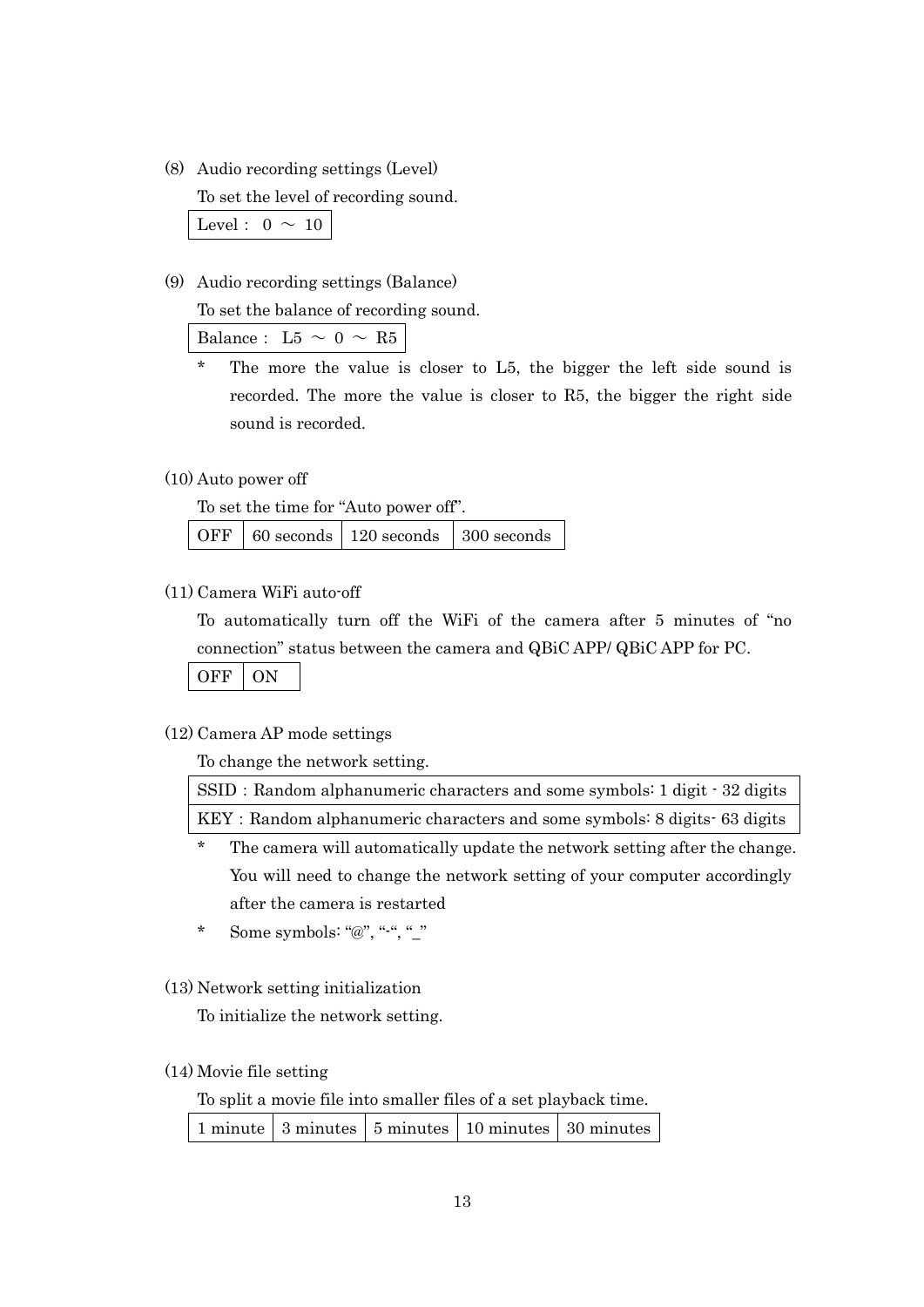(15) Camera operation sound

To change the volume of the operation sound of the camera.

 $0\% \sim 100\%$ 

#### (16) Time synchronization

You can synchronize the time setting on the camera with your computer.

ON OFF

(17) Camera SD card format

To format the microSD card.

(18) Camera setting initialization

To initialize the camera settings.

\* The network setting will not be initialized.

(19) Information

To display the information about the firmware version of QBiC MS-1, software version and license.